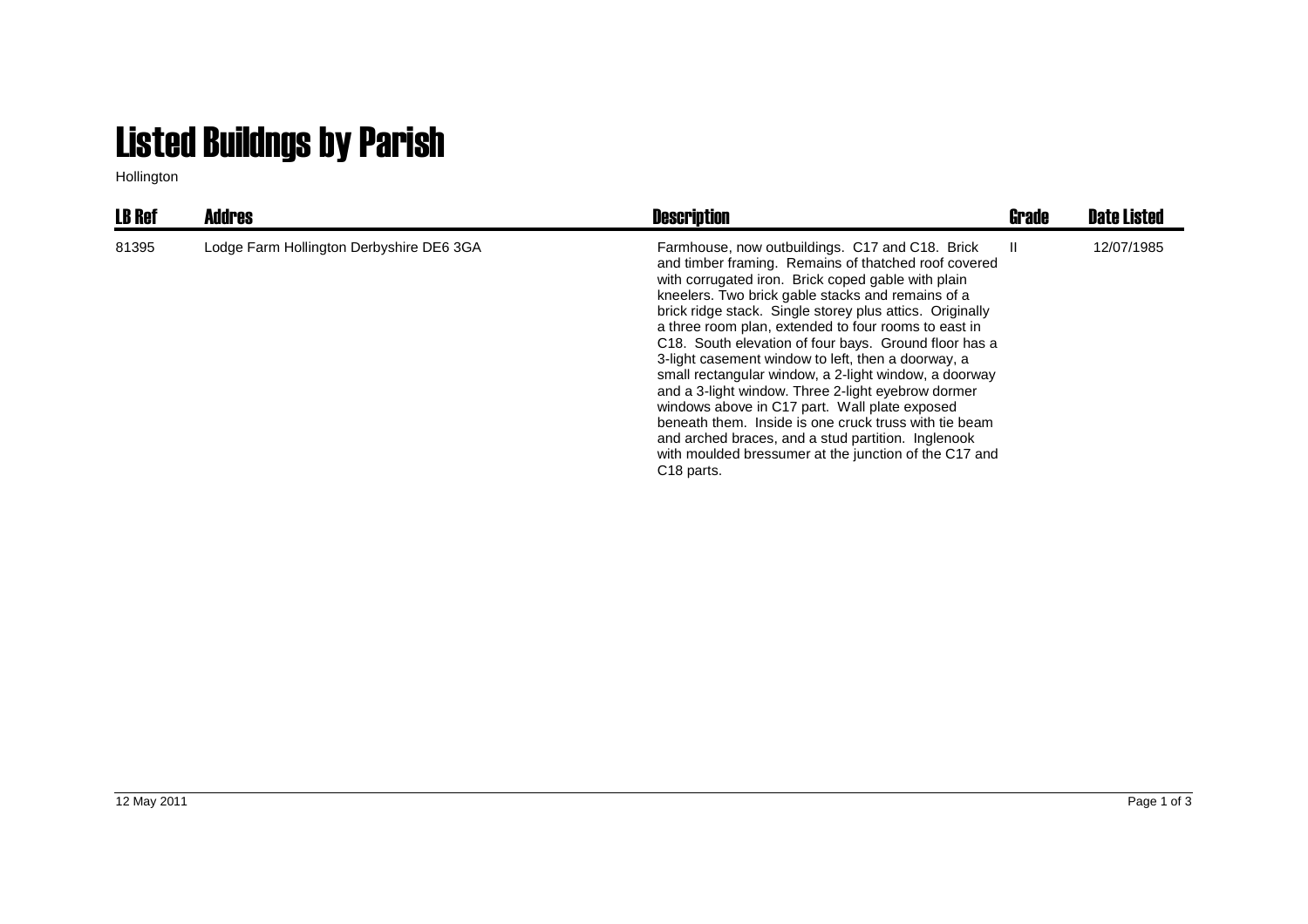| <b>LB Ref</b> | <b>Addres</b>                                             | <b>Description</b>                                                                                                                                                                                                                                                                                                                                                                                                                                                                                                                                                                                                                                                                                                                                                                                                                                                                  | Grade | <b>Date Listed</b> |
|---------------|-----------------------------------------------------------|-------------------------------------------------------------------------------------------------------------------------------------------------------------------------------------------------------------------------------------------------------------------------------------------------------------------------------------------------------------------------------------------------------------------------------------------------------------------------------------------------------------------------------------------------------------------------------------------------------------------------------------------------------------------------------------------------------------------------------------------------------------------------------------------------------------------------------------------------------------------------------------|-------|--------------------|
| 81396         | Barn Farm Hollington Derbyshire DE6 3GB                   | Farmhouse and cottage, now all one. Mid C18. Brick<br>with coped gables and plain kneelers. Plain tile roof<br>with two brick ridge stacks. Dentilled eaves band.<br>Three room plan with gabled staircase tower to rear.<br>Two storeys and attics. West elevation of three bays,<br>with three broad segmental arched windows with small<br>pane casement lights. Three similar windows above.<br>Between bays one and two from the left, a doorway<br>with segmental arched head and plank door, and a<br>similar blocked doorway. Above the latter, a C20<br>casement window with flat head. Rear elevation with<br>two C20 doorways and a C20 window. In the<br>projecting staircase tower a tallplain staircase window.<br>Dogleg staircase within stick balusters. Plaster floors<br>in all but one room and moulded beams in the main<br>two rooms. Listed for Group Value. | -H.   | 12/07/1985         |
| 81397         | Barn Farm Hollington Derbyshire DE6 3GB                   | Stables with loft over. 1852. Tile roof. L-plan. Two<br>storeys. East elevation has four doorways with basket<br>arches and stepped surrounds. Stable type doors.<br>Four rectangular window openings. One similar upper<br>doorway with stable type doors and two smaller<br>openings with plank doors. Three tiers of breather<br>openings. Return elevation has two similar doorways,<br>a window and an arched opening to ground floor, and<br>two windows above. Listed for group galue only.                                                                                                                                                                                                                                                                                                                                                                                  | Ш     | 12/07/1985         |
| 81398         | Ardsley House Hoargate Lane Hollington Derbyshire DE6 3AG | Gate piers and walls. Early C18 from Longford Hall,<br>re-erected c1950. Red brick and sandstone ashlar.<br>Two piers either end of a three bay brick wall, with<br>pilaster buttresses and stone copings. Ashlar piers of<br>shallow cruciform plan, or square with pilasters at the<br>sides, terminated by inverted carved brackets.<br>Moulded abacus and urn-like top.                                                                                                                                                                                                                                                                                                                                                                                                                                                                                                         | Ш     | 12/07/1985         |